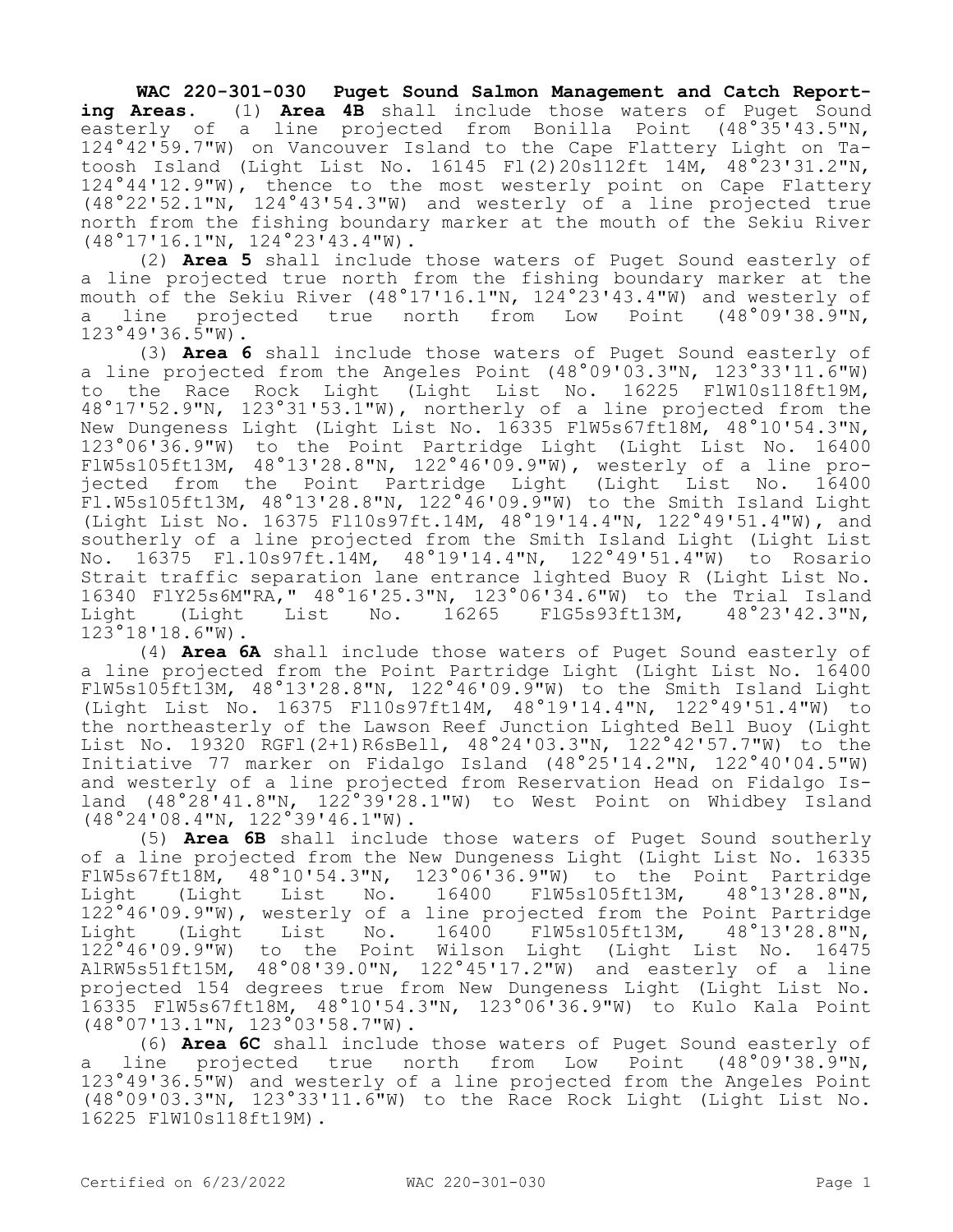(7) **Area 6D** shall include those waters of Puget Sound westerly of a line projected 155 degrees true from New Dungeness Spit Light (Light List No. 16335 FlW5s67ft18M, 48°10'54.3"N, 123°06'36.9"W) to Kulo Kala Point (48°07'13.1"N, 123°03'58.7"W).

(8) **Area 7** shall include those waters of Puget Sound southerly of a line projected true east-west through Sandy Point Light No. 2 (Light List No. 19880 Fl R 4s 16ft 4M "2," 48°47'12.4"N, 122°42'44.7"W), northerly of a line projected from the Trial Island Light (Light List No. 16265 FlG5s93ft13M, 48°23'42.3"N, 123°18'18.6"W) to the Rosario Strait traffic separation lane entrance lighted Buoy R (Light List No. 16340 FlY2.5s6M"RA," 48°16'25.3"N, 123°06'34.6"W) to the Smith Island Light (Light List No. 16375 Fl10s97ft14M, 48°19'14.4"N, 122°49'51.4"W) to the Lawson Reef lighted buoy (RGFl(2+1)R6sBell, 48°24'03.3"N, 122°42'57.7"W) to the Initiative 77 marker on Fidalgo Island (48°25'14.2"N, 122°40'04.5"W), and westerly of a line projected from Sandy Point Light 2 (Light List No. 19880 FlR4s16ft4M"2," 48°47'12.4"N, 122°42'44.7"W) to Point Migley (48°44'55.9"N, 122°42'54.3"W), thence along the eastern shore-line of Lummi Island to Carter Point (48°35'18.6"N, 122°38'35.0"W), thence to the most northerly tip of Vendovi Island (48°36'57.3"N, 122°36'39.1"W), thence to Clark Point (48°35'18.6"N, 122°38'35.1"W) on Guemes Island following the shoreline to Southeast Point on Guemes Island (48°31'43.4"N, 122°34'25.8"W), thence to March Point on Fidalgo Island (48°29'58.4"N, 122°33'55.8"W), excluding those waters of East Sound northerly of a<br>line projected true west from Rosario Point on Orcas Island line projected true west from Rosario Point (48°38'36.5"N, 122°52'26.2"W).

(9) **Area 7A** shall include those waters of Puget Sound northerly of a line projected true east-west through Sandy Point Light 2 (Light List No. 19880 F1R4s16ft4M"2," 48°47'12.4"N, 122°42'44.7"W), terminating on the west at the International Boundary and on the east at the landfall on Sandy Point.

(10) **Area 7B** shall include those waters of Puget Sound westerly of a line projected 154 degrees true from Sandy Point Light 2 (Light List No. 19880 F1R4s16ft4M"2," 48°47'12.4"N, 122°42'44.7"W) to landfall on Gooseberry Point (48°43'56.7"N, 122°40'22.0"W), easterly of a line projected from Sandy Point Light 2 (Light List No. 19880 FlR4s16ft4M"2," 48°47'12.4"N, 122°42'44.7"W) to Point Migley on Lummi Island (48°44'55.9"N, 122°42'54.3"W), thence along the eastern shoreline of Lummi Island to Carter Point (48°35'18.6"N, 122°38'35.0"W), thence to the most northerly tip of Vendovi Island (48°36'57.3"N, 122°36'39.1"W), thence to Clark Point on Guemes Island (48°35'18.6"N, 122°38'35.1"W) following the shoreline to Southeast Point on Guemes Island (48°31'43.4"N, 122°34'25.8"W), thence to March Point on Fidalgo Island (48°29'58.4"N, 122°33'55.8"W), northerly of the Burlington Northern railroad bridges at the north entrances to Swinomish Channel (48°27'29.1"N, 122°30'54.0"W) and westerly of a line projected from  $(Light$  List No. 19018 FlG6s30ft5M"3," 48°34'58.5"N, 122°33'37.8"W) on Samish Island 28 degrees true to Whiskey Rock (48°39'20.9"N, 122°30'12.5"W) on the north shore of Samish Bay and westerly of the Whatcom Creek Waterway, defined as a line projected approximately 14 degrees true from the southwest end of the Port of Bellingham North Terminal (48°44'38.6"N, 122°29'46.1"W) to the southernmost point of the dike surrounding the Georgia Pacific Treatment Pond (48°44'51.5"N, 122°29'38.6"W).

(11) **Area 7C** shall include those waters of Puget Sound easterly of a line projected from William Point Light 3 (Light List No. 19018 FlG6s30ft5M"3," 48°34'58.5"N, 122°33'37.8"W) on Samish Island 28 de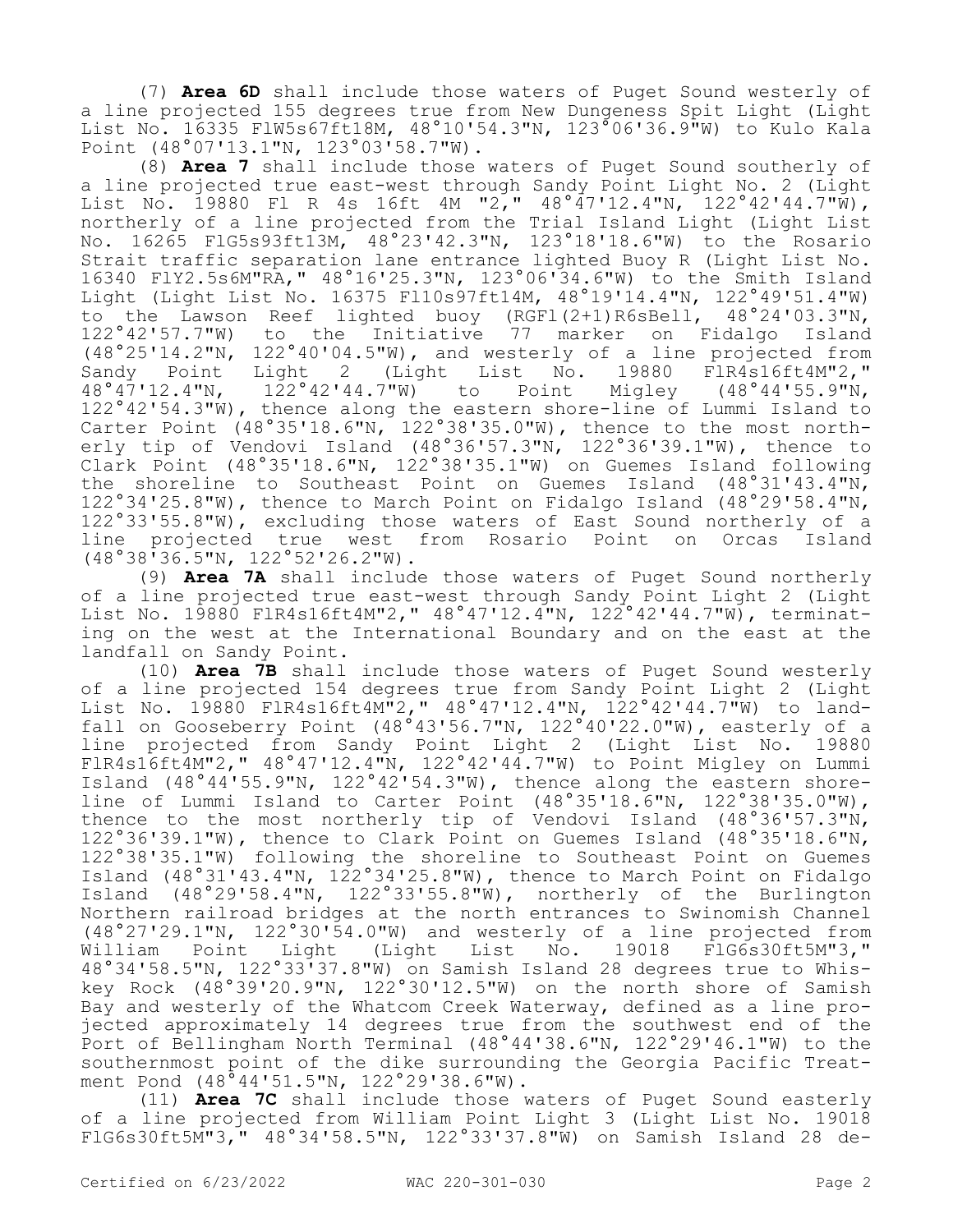grees true to Whiskey Rock (48°39'20.9"N, 122°30'12.5"W) on the north shore of Samish Bay.

(12) **Area 7D** shall include those waters of Puget Sound easterly of a line projected 154 degrees true from Sandy Point Light 2 (Light List No. 19880 FlR4s16ft4M"2," 48°47'12.4"N, 122°42'44.7"W) to landfall on Gooseberry Point (48°43'56.7"N, 122°40'22.0"W) and south of a line projected true east from Sandy Point Light 2 (Light List No. 19880 FlR4s16ft4M"2," 48°47'12.4"N, 122°42'44.7"W) to landfall on Sandy Point (48°47'12.5"N, 122°42'36.1"W).

(13) **Area 7E** shall include those waters of Puget Sound within East Sound northerly of a line projected true west from Rosario Point (48°38'36.5"N, 122°52'26.2"W) on Orcas Island.

(14) **Area 8** shall include those waters of Puget Sound easterly of a line projected from West Point on Whidbey Island (48°24'08.4"N, 122° 39'46.1"W) to Reservation Head on Fidalgo Island (48°28'41.8"N, 122°39'28.1"W), westerly of a line projected from East Point Light 3 (Light List No. 18620 FlG6s21ft6M, 48°05'49.1"N, 122°29'29.4"W) 340 degrees true to Camano Island Light 4 (Light List No. 18625 FlR4s15ft5M"4," 48°07'57.4"N, 122°30'39.1"W) southerly of the Burlington Northern railroad bridges at the north entrances to Swinomish Channel and northerly of the state highway 532 bridges between Camano Island and the mainland.

(15) **Area 8A** shall include those waters of Puget Sound easterly of a line projected from the East Point Light 3 (Light List No. 18620 FlG6s21ft6M, 48°05'49.1"N, 122°29'29.4"W) on Whidbey Island 340 degrees true to Camano Island Light 4 (Light List No. 18625 FlR4s15ft5M"4," 48°07'57.4"N, 122°30'39.1"W), northerly of a line projected from the southern tip of Possession Point 110 degrees true to the shipwreck on the opposite shore (47°53'35.1"N, 122°19'42.8"W), southerly of the State Highway 532 bridges between Camano Island and the mainland excluding those waters of Area 8D.

(16) **Area 8D** shall include those waters of Puget Sound inside and easterly of a line projected 225 degrees from the pilings at old Bower's Resort to a point 2,000 feet offshore, thence northwesterly to a point 2,000 feet off Mission Beach, thence across the mouth of Tulalip Bay to a point 2,000 feet off Hermosa Point, thence northwesterly following a line 2,000 feet offshore to the intersection with a line projected 233 degrees from the fishing boundary marker on the shore at the slide north of Tulalip Bay.

(17) **Area 9** shall include those waters of Puget Sound southerly and easterly of a line projected from the Point Partridge Light (Light List No. 16400 Fl5s105ft13M, 48°13'28.8"N, 122°46'09.9"W) to the Point Wilson Light (Light List No. 16475 AlRW5s51ft15M, 48°08'39.0"N, 122°45'17.2"W), northerly of the Hood Canal Bridge, northerly of a line projected true west from the shoreward end of Point Julia (47°51'17.3"N, 122°34'35.5"W) to the mainland in the community of Port Gamble, excluding those on-reservation waters of Hood Canal north of Port Gamble Bay to the marker at the north end of the Port Gamble Indian Reservation (47°52'04.3"N, 122°34'20.9"W), southerly of a line projected from the southern tip of Possession Point 110 degrees true to the shipwreck (47°53'35.1"N, 122°19'42.8"W) on the opposite shore and northerly of a line projected from the Apple Cove Point Light (Light List No. 16675 FlW4s18ft6M, 47°48'53.5"N, 122°28'54.7"W) to the Edmonds South Breakwater Light (Light List No. 16705 FlY4s18ftPriv, 47°48'25.0"N, 122°23'43.0"W) at Edwards Point.

(18) **Area 9A** shall include those waters of Puget Sound known as Port Gamble Bay southerly of a line projected true west from the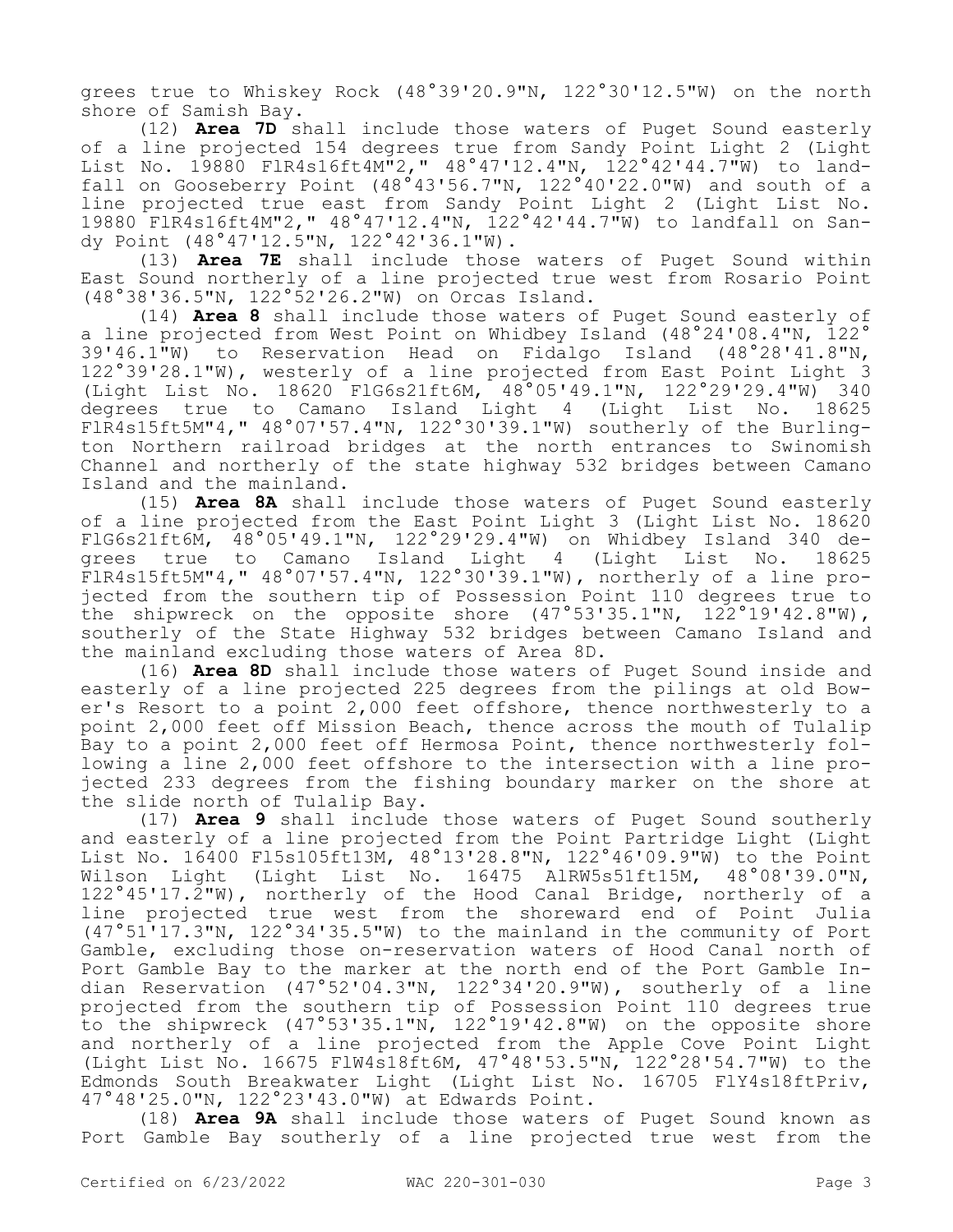shoreward end of the Point Julia (47°51'17.3"N, 122°34'35.5"W) to the mainland in the community of Port Gamble and those on-reservation waters of Hood Canal north of Port Gamble Bay to the marker at the north<br>end of the Port Gamble Indian Reservation (47°52'04.3"N, end of the Port Gamble Indian Reservation (47°52'04.3"N, 122°34'20.9"W).

(19) **Area 10** shall include those waters of Puget Sound southerly of a line projected from the Apple Cove Point Light (Light List No. 16675 FlW4s18ft6M, 47°48'53.5"N, 122°28'54.7"W) to the light (Light List No. 16675 FlW4s18ft6M, 47°48'53.5"N, 122°28'54.7"W), westerly of a line projected 43 degrees true from the Shilshole Bay Light 8 (Light List No. 18155 FlR4s15ft4M"8," 47°40'17.2"N, 122°24'31.2"W) to landfall on the northeastern shore of the Shilshole Bay Entrance Range (47°40'20.7"N, 122°24'25.4"W), westerly of a line projected 185 degrees true from the southwest corner of Pier 91 (47°37'35.1"N, 122°23'01.2"W) through the Duwamish Head Light (Light List No. 16910 FlW2.5s25ft10M, 47°35'55.8"N, 122°23'16.5"W) to landfall on Duwamish Head (47°35'40.0"N, 122°23'19.2"W), northerly of a true east-west line<br>projected through the Point Vashon Light (Light List No. 17100 projected through the Point Vashon Light (Light List No.<br>FlW4s17ft7M, 47°30'49.3"N, 122°28'23.4"W) from Sout  $\frac{1}{47}$ °30'49.3"N, 122°28'23.4"W) from Southworth (47°30'49.2"N, 122°29'57.0"W), to landfall south of Brace Point (47°30'49.4"N, 122°23'44.2"W), easterly of a line projected from Orchard Point (47°33'55.4"N, 122°31'56"W) to Beans Point (47°34'28.8"N, 122°31'20.4"W) on Bainbridge Island, and northerly and easterly of a line projected true west from Agate Point (47°43'15.7"N, 122°33'12.2"W) on Bainbridge Island to the mainland (47°43'15.7"N, 122°33'41.1"W).

(20) **Area 10A** shall include those waters of Puget Sound easterly of a line projected 185 degrees true from the southwest corner of Pier<br>91 (47°37'35.1"N. 122°23'01.2"W) through the Duwamish Head Light  $(47°37'35.1"N, 122°23'01.2"W)$  through the Duwamish Head Light (Light List No. 16910 FlW2.5s25ft10M, 47°35'55.8"N, 122°23'16.5"W) to landfall on Duwamish Head (47°35'40.0"N, 122°23'19.2"W).

(21) **Area 10C** shall include those waters of Lake Washington southerly of the Evergreen Point Floating Bridge.

(22) **Area 10D** shall include those waters of the Sammamish River south of the State Highway 908 Bridge and Lake Sammamish.

(23) **Area 10E** shall include those waters of Puget Sound westerly of a line projected from Orchard Point (47°33'55.4"N, 122°31'56"W) to Beans Point (47°34'28.8"N, 122°31'20.4"W) on Bainbridge Island and southerly and westerly of a line projected true west from Agate Point (47°43'15.7"N, 122°33'12.2"W) on Bainbridge Island to the mainland (47°43'15.7"N, 122°33'41.1"W).

(24) **Area 10F** shall include those waters of Puget Sound easterly a line projected 43 degrees true from the Shilshole Bay Light 8 (Light List No. 18155 FlR4s15ft4M"8," 47°40'17.2"N, 122°24'31.2"W) to landfall on the North Eastern shore of the Shilshole Bay Entrance Range (47°40'20.7"N, 122°24'25.4"W) and those waters of the Lake Washington Ship Canal westerly of a line projected true south from Webster Point (47°38'53.0"N, 122°16'37.1"W) to the Evergreen Point Floating Bridge including the waters of Salmon Bay, the Lake Washington Ship Canal, Lake Union and Portage Bay.

(25) **Area 10G** shall include those waters of Lake Washington northerly of the Evergreen Point Floating Bridge, easterly of a line projected from Webster Point (47°38'53.0"N, 122°16'37.1"W) true south to the Evergreen Point Floating Bridge and those waters of the Sammamish River north of the State Highway 908 Bridge.

(26) **Area 11** shall include those waters of Puget Sound southerly of a true east-west line projected through the Point Vashon Light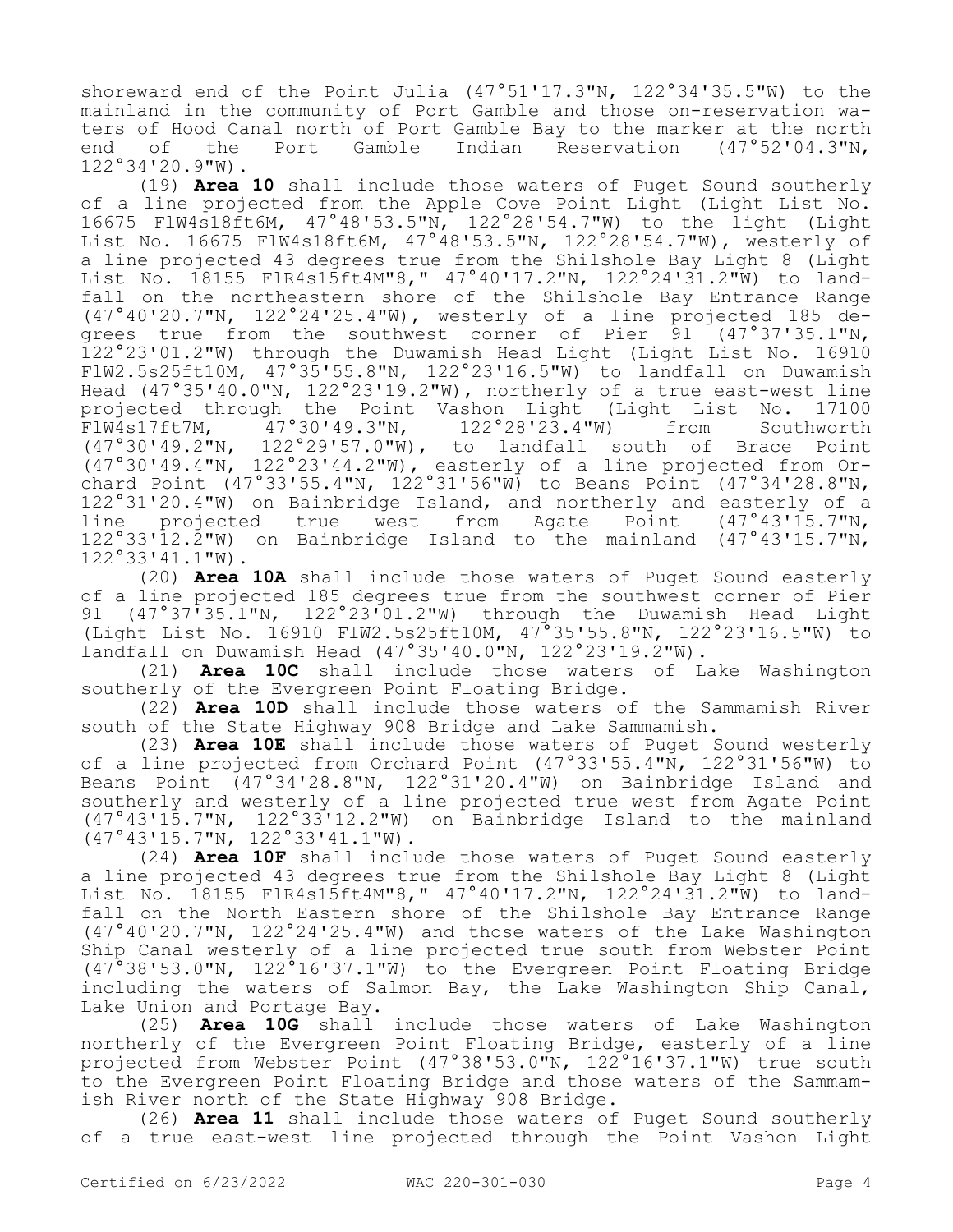(Light List No. 17100 FlW4s17ft7M), from Southworth (47°30'49.2"N, 122°29'57.0"W) to landfall south of Brace Point (47°30'49.4"N, 122°23'44.2"W), northerly of a line projected 259 degrees true from Browns Point (47°18'20.3"N, 122°26'39.4"W) to the point of landfall on the opposite shore of Commencement Bay  $(47°17'51.\overline{8}''N, 122°30'04.5''W)$ , and northerly of the Tacoma Narrows Bridge.

(27) **Area 11A** shall include those waters of Puget Sound southerly of a line projected 259 degrees true from Browns Point (47°18'20.3"N, 122°26'39.4"W) to the point of landfall on the opposite shore of Commencement Bay (47°17'51.8"N, 122°30'04.5"W).

(28) **Area 12** shall include those waters of Puget Sound southerly of the site of the Hood Canal Bridge and northerly and easterly of a line projected from the Tskutsko Point Light (Light List No. 17865<br>Fl4s15ft5MRaRef, 47°41'29.3"N, 122°49'59.1"W) to Misery Point Fl4s15ft5MRaRef, 47°41'29.3"N, 122°49'59.1"W) to Misery Point (47°39'18.3"N, 122°49'46.5"W).

(29) **Area 12A** shall include those waters of Puget Sound northerly of a line projected from Pulali Point true east to the mainland.

(30) **Area 12B** shall include those waters of Puget Sound southerly of a line projected true east from Pulali Point (47°44'15.3"N, 122°52'5.9"W) to landfall on Toandos Peninsula (47°44'09.9"N, 122°48'23.1"W), northerly of a line projected true east from Ayock Point (47°30'25.8"N, 123°03'15.8"W) to landfall on the Kitsap (Great) Peninsula (47°30'25.8"N,123°01'53.2"W), and westerly of a line projected from the Tskutsko Point Light (Light List No. 17865 Fl4s15ft5MRaRef, 47°41'29.3"N, 122°49'59.1"W) to Misery Point (47°39'18.3"N, 122°49'46.5"W).

(31) **Area 12C** shall include those waters of Puget Sound southerly of a line projected true east from Ayock Point (47°30'25.8"N,<br>123°31'15.7"W) to landfall on the Kitsap (Great) Peninsula 123°31'15.7"W) to landfall on the Kitsap (47°30'25.8"N, 123°01'53.2"W) and northerly and westerly of a line projected from Ayres Point (47°22'26.9"N, 123°06'44.5"W) to the Union Boat Launch (47°21'27.5"N, 123°6'1.9"W).

(32) **Area 12D** shall include those waters of Puget Sound easterly of a line projected from Ayres Point (47°22'26.9"N, 123°06'44.5"W) to the Union Boat Launch (47°21'27.5"N, 123°06'01.9"W).

(33) **Area 13** shall include those waters of Puget Sound southerly of the Tacoma Narrows Bridge and a line projected from Green Point<br>(47°16'55.2"N, 122°41'41.8"W) to Penrose Point (47°15'53.6"N, 122°41'41.8"W) to Penrose Point 122°44'11.5"W) and northerly and easterly of a line projected from the Devil's Head Light (Light List No. 17365 FlR6s164M"4," 47°09'58.9"N, 122°45'53.3"W) to Treble Point (47°09'09.6"N, 122°44'31.3"W), thence through the Nisqually Flats Light 3 (Light List No. 17360 FlG4s15ft4M"3") to landfall  $(47°06'40.7"N, 122°45'08.8"W)$  and westerly of the railroad trestle at the mouth of Chambers Bay.

(34) **Area 13A** shall include those waters of Puget Sound northerly of a line projected from Green Point (47°16'55.2"N, 122°41'41.8"W) to Penrose Point (47°15'53.6"N, 122°44'11.5"W).

(35) **Area 13C** shall include those waters of Puget Sound easterly of the railroad trestle at the mouth of Chambers Bay.

(36) **Area 13D** shall include those waters of Puget Sound westerly of a line projected from the Devil's Head Light (Light List No. 17365<br>FlR6s164M"4," 47°09'58.9"N, 122°45'53.3"W) to Treble Point FlR6s164M"4," 47°09'58.9"N, 122°45'53.3"W) to Treble Point (47°09'09.6"N, 122°44'31.3"W), thence through the Nisqually Flats Light 3 (Light List No. 17360 FlG4s15ft4M"3," 47°07'15"N, 122°45'0.1"W) to landfall (47°06'40.7"N, 122°45'08.8"W), northerly of a line projected from Johnson Point (47°10'35.7"N, 122°49'13.2"W) to Dickenson Point (47°09'54.4"N, 122°51'06.4"W), northerly of a line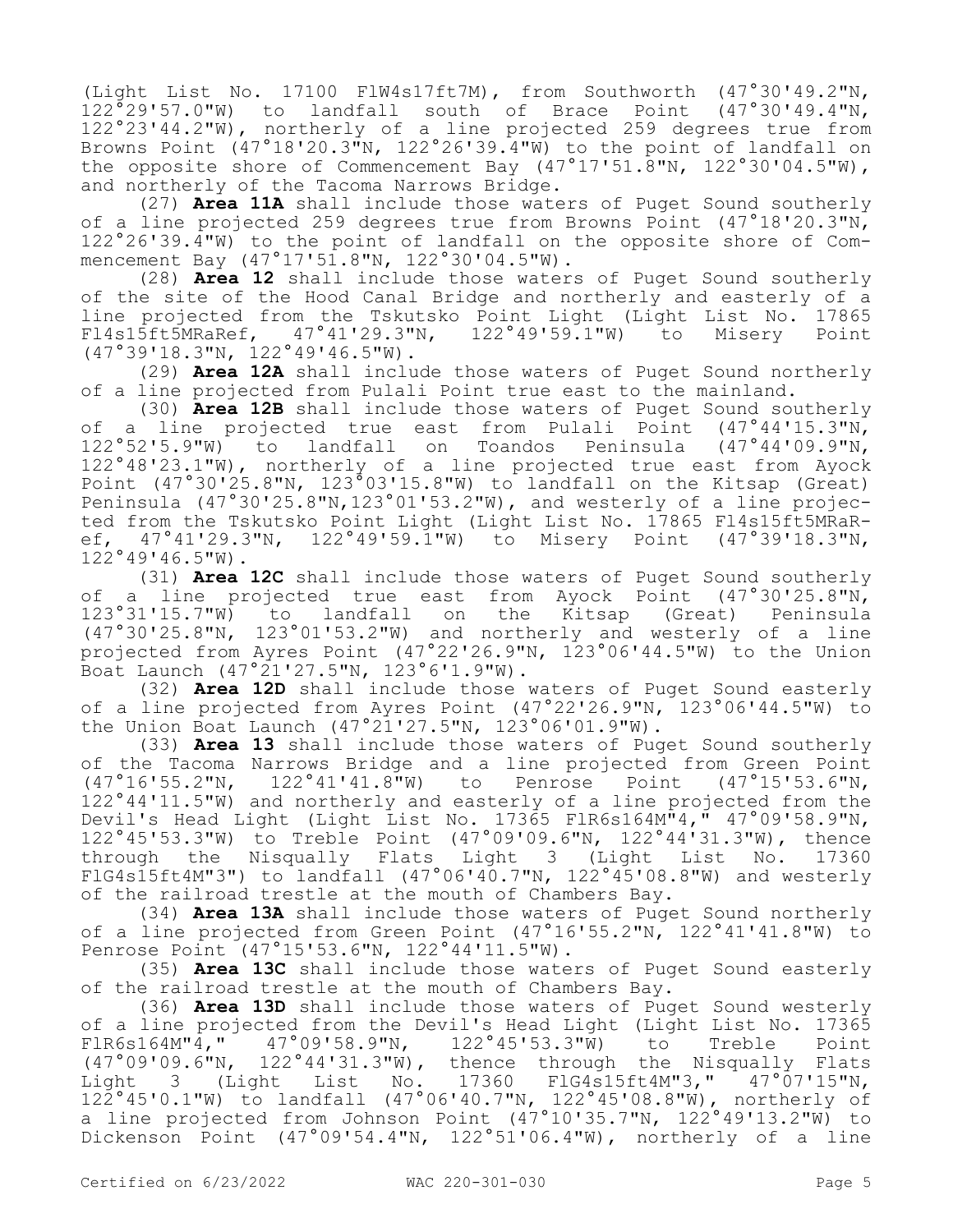projected 291 degrees true from Dofflemeyer Point Light (Light List No. 17400 Fl4s30ft7M, 47°09'58.9"N, 122°45'53.3"W) through Cooper Point (47°08'44.2"N, 122°55'33.4"W), to the southeastern shore of Hunter Point (47°8'55.9"N, 122°56'18.1"W), easterly of a line projected 005 degrees true from the northern tip of Steamboat Island (47°11'12.3"N, 122°56'20.6"W) to Hungerford Point (47°12'18.8"N, 122°56'11.5"W) and southerly of a line projected true east-west from 47°18'53.5"N, 122°50'32.9"W through the southern tip of Stretch Island to landfall on the easterly shore of the Key Peninsula (47°18'53.5"N, 122°47'35"W).

(37) **Area 13E** shall include those waters of Puget Sound southerly of a line projected from Johnson Point  $(47°10'35.\overline{7}''N, 122°49'13.2''W)$ to Dickenson Point (47°09'54.4"N, 122°51'06.4"W).

(38) **Area 13F** shall include those waters of Puget Sound southerly of a line projected from Dofflemeyer Point Light (Light List No. 17400<br>Fl4s30ft7M, 47°08'25.8"N, 122°54'26.2"W) to Cooper Point Fl4s30ft7M, 47°08'25.8"N, 122°54'26.2"W) to Cooper Point (47°08'44.2"N, 122°55'33.4"W).

(39) **Area 13G** shall include those waters of Puget Sound southerly of a line projected 291 degrees true from Cooper Point (47°08'44.2"N, 122°55'33.4"W) to the southeastern shore of Hunter Point (47°8'55.9"N, 122°56'18.1"W).

(40) **Area 13H** shall include those waters of Puget Sound southwesterly of a line projected 005 degrees true from the northern tip of Steamboat Island (47°11'12.3"N, 122°56'20.6"W) to Hungerford Point (47°12'18.8"N, 122°56'11.5"W) and those waters easterly of a line projected 064 degrees true from Kamilche Point (47°09'08.3"N, 123°01'07.5"W) to the opposite shore (47°09'14"N, 123°00'49.3"W).

(41) **Area 13I** shall include those waters of Puget Sound southwesterly of a line projected 064 degrees true from Kamilche Point (47°09'08.3"N, 123°01'07.5"W) to the opposite shore (47°09'14"N, 123°00'49.3"W).

(42) **Area 13J** shall include those waters of Puget Sound, Hammersley Inlet and Oakland Bay, westerly of a line projected from the Arcadia Point Boat Launch (47°11'51.4"N, 122°56'18.5"W) to Hungerford Point (47°12'18.8"N, 122°56'11.5"W).

(43) **Area 13K** shall include those waters of Puget Sound northerly of a line projected true east-west from 47°18'53.5"N, 122°50'32.9"W through the southern tip of Stretch Island to landfall on the easterly shore of the Key Peninsula  $(47°18'53.5''N, 122°47'35''W)$ .

[Statutory Authority: RCW 77.04.012, 77.04.020, 77.04.130, 77.12.045, and 77.12.047. WSR 19-15-051 (Order 19-140), § 220-301-030, filed 7/12/19, effective 8/12/19. Statutory Authority: RCW 77.04.090, 77.04.130, 77.15.568, 77.08.010, 77.65.510, 77.65.515, and 77.65.520. WSR 18-18-078 (Order 18-221), § 220-301-030, filed 9/4/18, effective 10/5/18. Statutory Authority: RCW 77.04.012, 77.04.013, 77.04.020, 77.04.055, and 77.12.047. WSR 17-05-112 (Order 17-04), recodified as § 220-301-030, filed 2/15/17, effective 3/18/17. Statutory Authority: RCW 75.08.080. WSR 95-13-056 (Order 95-75), § 220-22-030, filed 6/16/95, effective 7/17/95; WSR 94-15-001 (Order 94-62), § 220-22-030, filed 7/6/94, effective 8/6/94; WSR 90-13-025 (Order 90-49), § 220-22-030, filed 6/11/90, effective 7/12/90; WSR 89-13-004 (Order 89-44), § 220-22-030, filed 6/8/89; WSR 88-14-133 (Order 88-48), § 220-22-030, filed 7/6/88; WSR 87-15-059 (Order 87-72), § 220-22-030, filed 7/14/87; WSR 85-13-032 (Order 85-60), § 220-22-030, filed 6/12/85; WSR 84-13-078 (Order 84-53), § 220-22-030, filed 6/21/84; WSR 82-15-040 (Order 82-83), § 220-22-030, filed 7/15/82; WSR 81-18-017